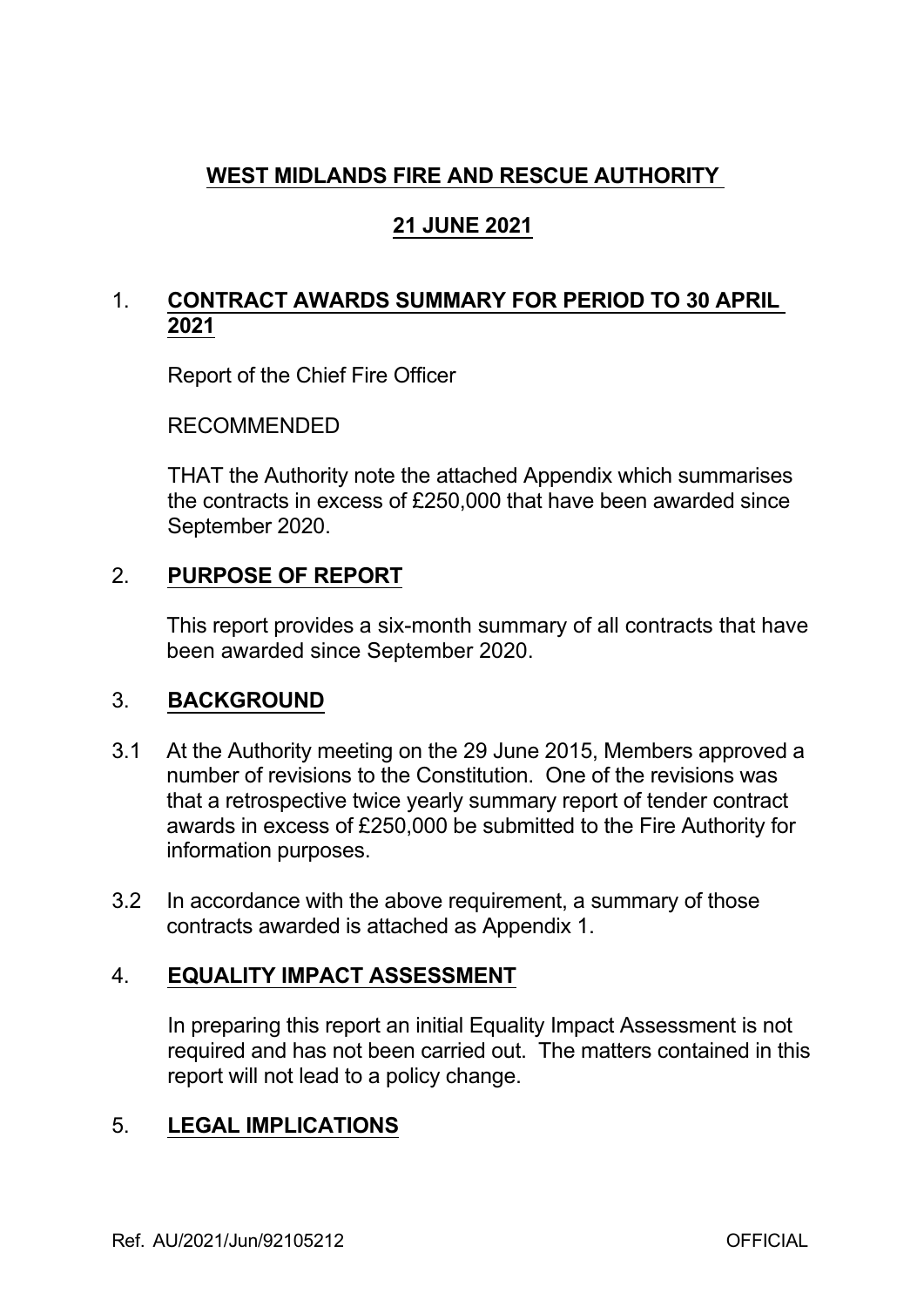The procurement processes that were followed for the procurement exercises detailed in the Appendices to this report were conducted in accordance with the Authority's Procurement policies and the Public Contract Regulations 2015.

### 6. **FINANCIAL IMPLICATIONS**

These are contained in the attached Appendices.

#### 7. **ENVIRONMENTAL IMPLICATIONS**

There are no environmental implications arising from this report.

#### **BACKGROUND PAPERS**

Authority Meeting 21 September 2015

Policy 1/8 – Procurement Procedures

The contact name for this report is DCFO Wayne Brown Telephone Number - 0121 380 6907.

PHIL LOACH CHIEF FIRE OFFICER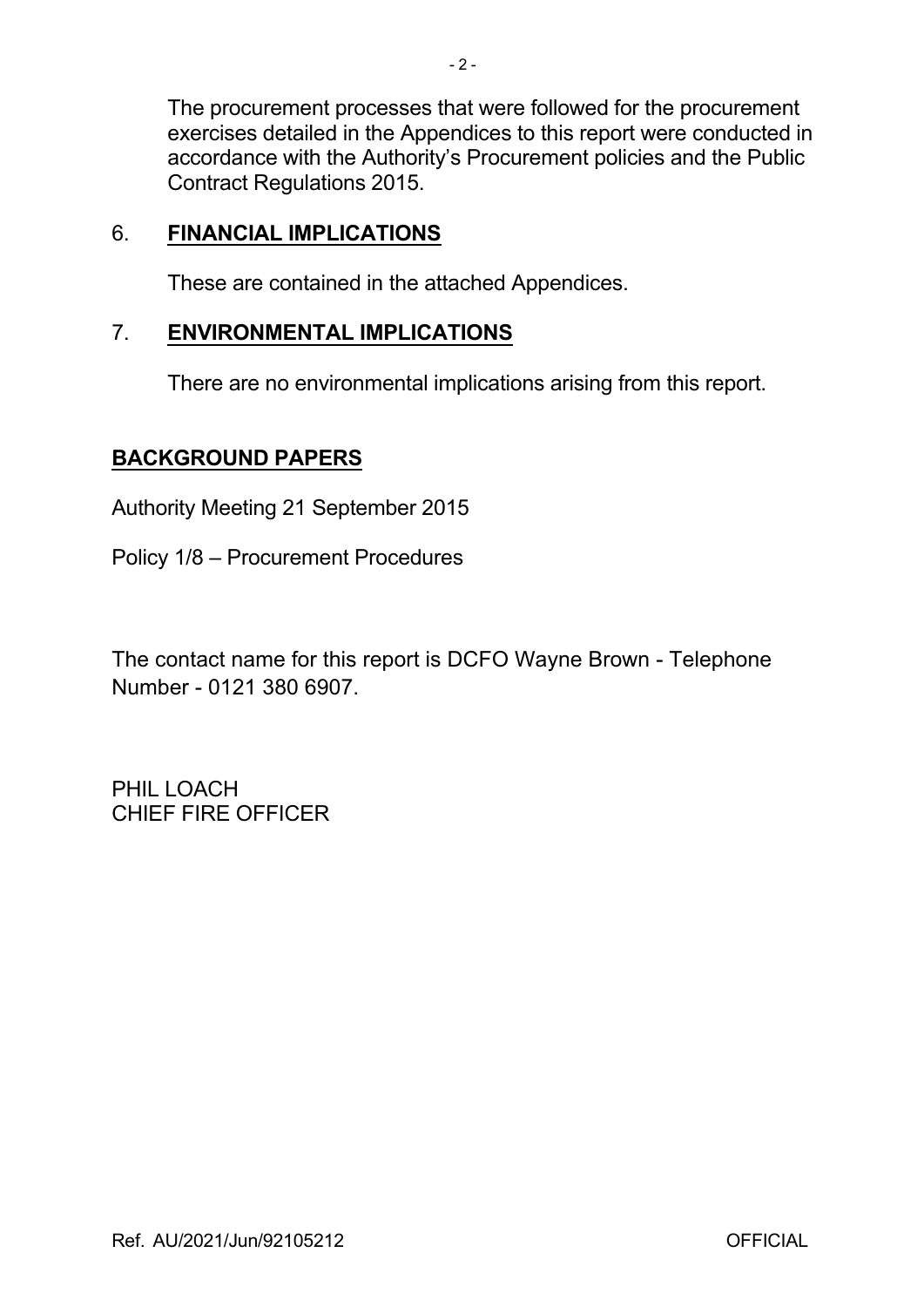### **APPENDIX 1**

| <b>Contract Title</b>                                                                                     | <b>Winning Supplier</b>                 | Approval<br><b>Date</b> | <b>Contract</b><br><b>Period</b><br>(Including<br><b>Extension</b><br>Options) | <b>Annual Contract</b><br>value or Total<br>Value for one<br>off Purchase | <b>Total</b><br><b>Contract</b><br>Value<br>(including<br>extension<br>periods) | <b>Budget</b><br>PA                                                                              | <b>Basis of award</b><br>e.g. Lowest<br>Price or MEAT*                                 | Date and<br><b>Minute</b><br><b>Number of</b><br><b>Planned</b><br><b>Tender</b><br>Report | Any Other<br><b>Relevant</b><br><b>Information</b>                     |
|-----------------------------------------------------------------------------------------------------------|-----------------------------------------|-------------------------|--------------------------------------------------------------------------------|---------------------------------------------------------------------------|---------------------------------------------------------------------------------|--------------------------------------------------------------------------------------------------|----------------------------------------------------------------------------------------|--------------------------------------------------------------------------------------------|------------------------------------------------------------------------|
| Refurbishment<br>of Coventry<br><b>Fire House</b>                                                         | <b>Interclass PLC</b>                   | 23 October<br>2020      | 6 months                                                                       | £551,000                                                                  | £550,000                                                                        | £550,000                                                                                         | <b>MEAT</b>                                                                            | 17 February<br>2020                                                                        |                                                                        |
| Oracle licences<br>(part of the<br>Enterprise<br>Resource<br>Planning<br>System)                          | <b>Oracle Corporation</b>               | 13<br>November<br>2020  | 5 years                                                                        | £250,000                                                                  | £1,250,000                                                                      | Part of the<br>£600k pa annual<br>support fees for<br>the Business<br>Transformation<br>Project  | Award of a<br>contract<br>without prior<br>publication of a<br>call for<br>competition | 18 February<br>2019                                                                        |                                                                        |
|                                                                                                           | <b>Namos Solutions Ltd</b>              | 16 December<br>2020     | 2 years plus 2<br>options of 12<br>months                                      | Implementation:<br>£995,000<br>Annual costs:<br>£40,000 to<br>£80,000     | £1,235,000                                                                      | Implementation:<br>£1,000,000<br>Annual costs:<br>part of the<br>£600k pa annual<br>support fees | <b>MEAT</b>                                                                            |                                                                                            | Annual costs<br>dependant on<br>requirements<br>upon<br>implementation |
| Electrical<br>Rewires at;<br>Bickenhill,<br>Billesley,<br>Sheldon,<br><b>Tettenhall and</b><br>Wednesbury | <b>Arrow Services</b><br>(Midlands) Ltd | 22<br>September<br>2020 | One off<br>purchase                                                            | £290,000                                                                  | £290,000                                                                        | £373,000                                                                                         | <b>MEAT</b>                                                                            | 18 February<br>2019                                                                        |                                                                        |
| Thermal<br>Imaging<br>Cameras                                                                             | Angloco Ltd                             | 8 October<br>2020       | One off<br>purchase                                                            | £226,000                                                                  | £226,000                                                                        | £260,000                                                                                         | <b>MEAT</b>                                                                            | 17 February<br>2020                                                                        |                                                                        |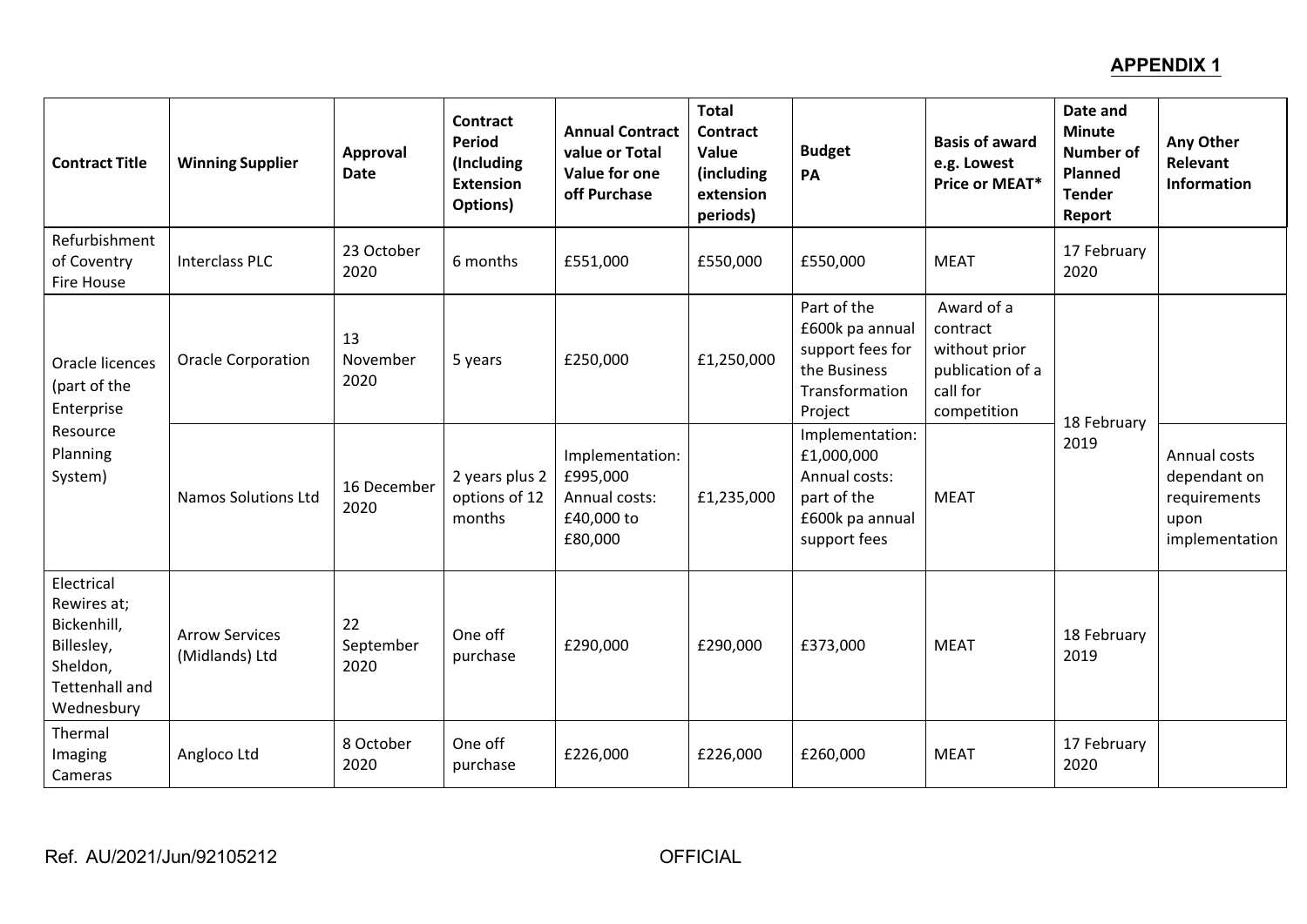| Replacement<br><b>Boilers for</b><br>Tettenhall,<br>Oldbury and<br><b>Smethwick Fire</b><br><b>Stations</b> | <b>Acorn Mechanical</b><br><b>Pipework Services</b><br>t/a Acorn MPS for<br>Tettenhall<br>Mobius Works Ltd<br>for Oldbury and<br>Smethwick                                                                       | 13 December<br>2020          | One off<br><b>Boiler</b><br>replacements | £306,000                       | £306,000                           | £305,000                | <b>MEAT</b> | 5 October<br>2020   |  |
|-------------------------------------------------------------------------------------------------------------|------------------------------------------------------------------------------------------------------------------------------------------------------------------------------------------------------------------|------------------------------|------------------------------------------|--------------------------------|------------------------------------|-------------------------|-------------|---------------------|--|
| National<br>Smoke Alarm<br>Framework<br>Agreement                                                           | Aico Ltd, Bellman<br>and Symfon UK Ltd,<br><b>FireAngel Safety</b><br>Technology Ltd, and<br>Fireblitz Extinguisher<br>Ltd                                                                                       | 26 February<br>2021          | 4 years                                  | £7,500,000<br>(National value) | £30,000,000<br>(National<br>value) | £270,000<br>(WMFS only) | <b>MEAT</b> | 22 February<br>2021 |  |
| National Safe<br>and Well<br>Equipment<br>Framework<br>Agreement                                            | Able 2 Wear Ltd,<br>Blockabox Ltd,<br>Gailarde Ltd, Solon<br>Security Limited,<br><b>Surefire Services</b><br>Limited and Thomas<br>Kneale & Co                                                                  | 9 March<br>2021              | 4 years                                  | £1,000,000<br>(National value) | £4,000,000<br>(National<br>value)  | Circa £10k              | <b>MEAT</b> | 17 February<br>2020 |  |
| Reactive<br>Repairs<br>Framework<br>Agreement                                                               | <b>Arrow Services</b><br>(Midlands) Ltd<br>Integral Roofing and<br>Maintenance<br>Services Ltd<br><b>Drewmark Building</b><br><b>Services Limited</b><br><b>Phoenix Building</b><br>Management<br>Solutions Ltd. | 10 <sup>th</sup> May<br>2021 | 4 Years                                  | £187,500                       | £750,000                           | £193,000                | <b>MEAT</b> | 22 February<br>2021 |  |